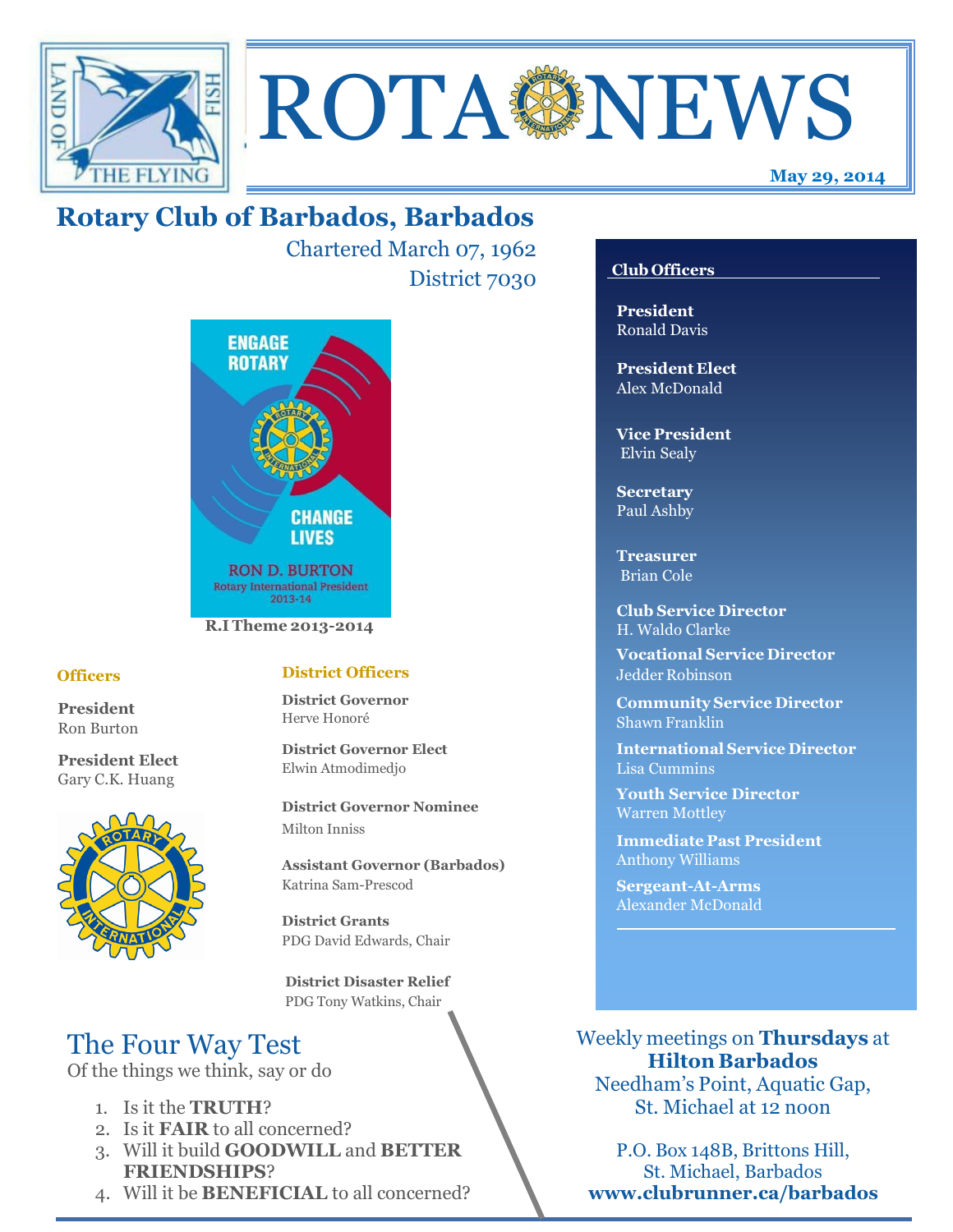#### **THE ROTARY CLUB OF BARBADOS WELCOMES ALL VISITING ROTARIANS AND GUESTS TO THIS WEEKLY MEETING**

Your greeters for today are: Rev. Curtis Goodridge and Clifford Clarke.

Today our Guest Speaker will be Mr. Peter N. Boos, FCA. He is well known in the financial and economic circles of the region. His topic is: *"Regaining Paradise"* and he will speak specifically to our present economic situation and provide ideas on the way forward.



#### **Micro - Bio**

Mr. Boos is the Chairman at The Barbados Entrepreneurship Foundation. He was educated in England from 1957-1963 at the Oratory School, Berkshire. He was articled to a firm of Chartered Accountants in City Of London from 1963 to 1969. In May 1969, he became a member of the Institute of Charted Accountants in England & Wales.

Peter joined the Barbados branch of **Ernst & Young** in 1969, eventually becoming partner on January 1 1973. He continued to become Managing Partner of Ernst & Young, Barbados from 1982 to 2000 and later Executive Chairman of Ernst & Young, Caribbean from 2000 to 2004. Currently he is Chairman Emeritus of Ernst & Young, Caribbean.

Peter specialises in the areas of international tax and corporate planning, business strategy and development, real estate development, marketing and communications, leadership and organisational development, entrepreneurship and human resources development.

#### **More to come in the formal introduction.**

Last Thursday was a Fellowship Meeting with the Induction of new member Ms. Sue Springer and a presentation by Guest Speaker Mr. Stephen O'Mally, Resident Coordinator of the UN in Barbados with responsibility for Barbados and the Eastern Caribbean and the Head of the United Nations Development Program (UNDP).



*New Rotarian Susan Springer pinned by her sponsor Past President Brenda Pope* **©SFC**

Following is a summary of the Introduction of Susan Springer by PP Brenda:

**Fellow Rotarians,** I am extremely pleased today to introduce and propose Mrs. Susan Springer as our newest member of the Rotary Family.

Sue is a veteran hotelier of some thirty years who holds a Master of Science in Tourism and Hospitality Management and is a Member of the Hotel Catering Industrial and Management Association (HCIMA).

She commenced her career in London, England, at the Waldorf Hotel followed by stints in Bahrain and Guyana. She then moved to Barbados to take up the position of Training Manager at the Sandy Lane Hotel, and later managed Discovery Bay, Colony Club and Tamarind Cove Hotels, after which she became Operations Manager at Almond Beach Village. Sue also opened and managed Turtle Beach Resort.

She has lectured at Guilford and Plymouth College of Technology in England in various disciplines including Front Office, Housekeeping, Sales and Marketing and also lectured in Barbados at the Barbados Community College Hospitality Institute.

# **Meeting Details**

**Thursday, May 22, 2014 Sergeant-At-Arms: PE Alex** 

- **Attendance 54%**
- **Raffle \$72.91**
- **Fines \$168.55**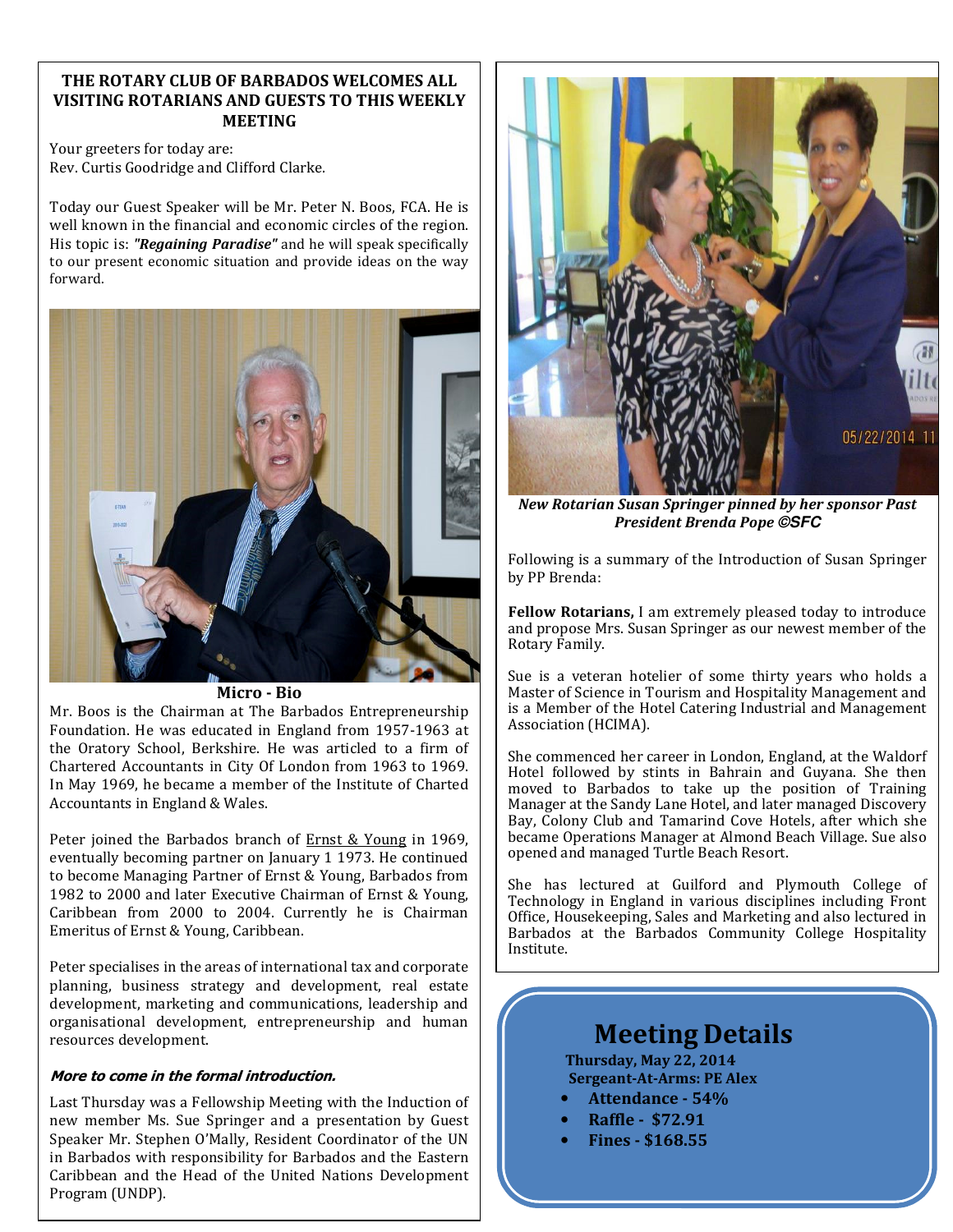and *Barbados* comerence services Eta (BCSE). In She sits on several statutory bodies and is a Board member of the Tourism Development Corporation (TDC) and Barbados Conference Services Ltd (BCSL). In Education & Training Council (TVET) and Hospitality Lead Body for National Vocational Qualifications (NVQ's).

Sue is Past President of the Barbados Hotel & Tourism Association (BHTA) and is currently Executive Vice President of the Association a position she has held for the past 12 years. She was also the President of the Caribbean Society of Hotel Association Executives (CSHAE) for four years and currently is an Executive Member of the Caribbean Hotel and Tourism Association (CHTA).

She is a widow with two daughters and three grand children whom she adores.

I am confident she will bring not only her enthusiasm but her many talents around her vocation to put to use in the work of Rotary, in our club as well as further afield.

============================================



At www.riconvention.org, learn about what makes Rotary conventions inspiring. Follow the 2014 convention, 1-4 June in Sydney, with  $\frac{\text{#ricon14}}{\text{#ricon14}}$ 

Find more at endpolio.org

#### **Southeast Asia declared polio-free**

The World Health Organization certified on 27 March that its Southeast Asia region has eradicated polio. The challenge now for the Global Polio Eradication Initiative is to eliminate the disease in the countries where it has never been stopped: Afghanistan, Pakistan, and Nigeria.

#### **Pakistani Rotary member talks about his 20 years fighting polio**

'The major challenge now is getting over political and religious objections to the vaccine' Workers and volunteers do their best to immunize children, even in extreme conditions. Walks, rallies, and talk shows are also part of the strategy to End Polio Now in Pakistan.

## **Rotaract Clubs in Egypt bring polio vaccine to the slums of Alexandria**

Effort is part of the response to Middle East outbreak. Rotaract members acted to protect children in Egypt against polio as surrounding countries worked to quell outbreaks of the disease.

#### **CANADA**

Districts 5360 (parts of Alberta and Saskatchewan, Canada) and 5370 (parts of Alberta, British Columbia, Northwest Territories, and Saskatchewan) raised CA\$350,000 as part of a joint campaign with the Alberta government, which matched that amount for a total of \$700,000.

More than 10,000 Rotary members in 30 countries raised over \$190,000 as of April by participating in the World's Greatest Meal to Help End Polio.

The annual Global Swimarathon, held on 23 February to mark Rotary's 109th anniversary, netted more than \$100,000.

In her new album, "Eve," Grammy Award winner Angélique Kidjo honors the women of Africa and pays tribute to Rotary's work to end polio worldwide.

More than 90,000 people from 170 countries have joined the World's Biggest Commercial. We are "this close" to having 100,000 participants and you can help us surpass our goal. Upload your photo by 30 June, if you haven't already done so. Also, share the link to the commercial through social media.

 Learn more about the polio endgame planFind more at endpolio.org Advocate for a polio-free world